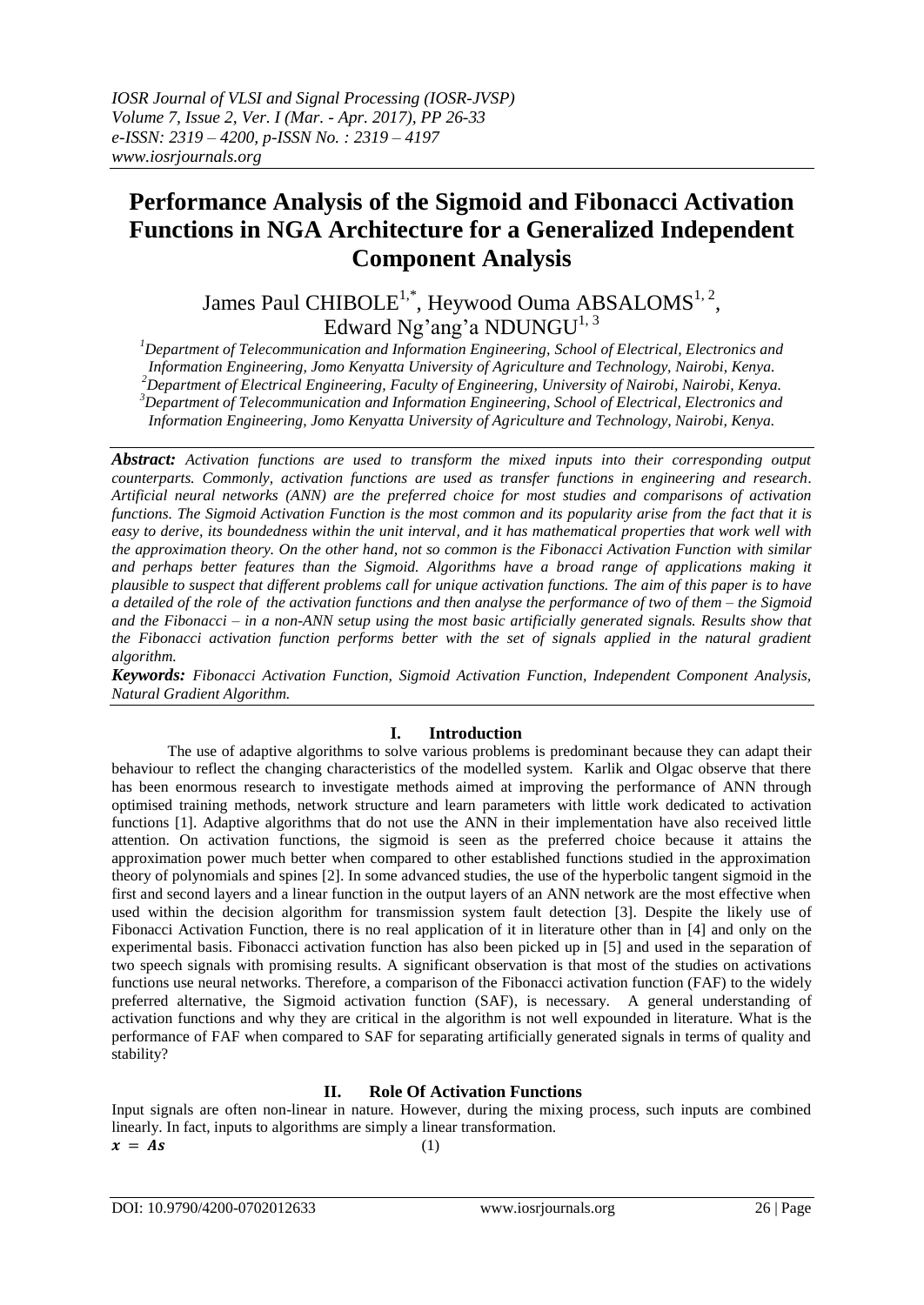where **x** is a vector of mixed signals, **A** is the mixing matrix and **s** is the vector of the input signals. To retain back the original signals s, a reverse transformation through a de-mixing matrix  $W$  is necessary but often not sufficient.

#### $y = Wx$  (2)

The linear transformation in Equation 2 is necessary but will need to be passed through an activation function even if the inputs are linear. Because most inputs are non-linear,  $y$  can effectively resemble  $s$  if the transformation passes through a non-linear activation function. Otherwise, it is not possible to retain the nonlinearity of the input signals. Non-linearity here means that it is not possible to reproduce the output when the inputs are combined linearly.

While the input takes values in the range  $[-\infty, \infty]$ , the output controlled by the activation function gives bounded values within the intervals [1, 0] or [-1, 1]. Without an activation function, it is not possible to map the wide inputs to relatively small output parameters.

One essential characteristic of an activation function is that it must be differentiable within its bounded interval. Differentiation helps to give the direction of adjusting the weights. When the derivative value is significant, it means the corresponding weights will equally have large weight adjustments. Calculus rules are that a significant derivative value indicates the minima is still far. For each iteration, the weights of the algorithm are adjusted to correspond to the direction of the steepest descent on the surface of the cost function defined by the total error. Computing the error is by subtracting the expected from the observed values. Then each weight within the matrices of weights is adjusted according to the gradient error calculated. In a more general sense, the derivation is done along the activation function curve as the expected value using optimization techniques such as the natural gradient in finding the minima of the objective function.

The first derivative determines the first point on the curve by ensuring that there is a tangent with a slope of zero on the line tangent. A slope of zero suggests the location of the *minima* and it can be local or global for the function. However, the first derivative also suggests something significant: it informs the algorithm if headed in the correct direction that will take it to the minimum of the function. The derivative value, that is, the slope at that point decreases gradually. What this means is that for a minimized function, its derivative must be calculated and that the value must be decreasing if the algorithm is following the correct direction. It is for this reason that the activation function must be differentiable within its range, revealing it critical role in algorithms. The better the choice of the activation functions the better the algorithm.

#### **2.1. Comparison of Activation Functions**

This paper compares the commonly used activation function the Sigmoid to the less explored in the literature, the Fibonacci. [4] showed that the Fibonacci activation function outperforms another (name not known) but having the equation:

$$
\varphi(y) = \frac{2}{3}y^3 + \frac{1}{3}y^5
$$

(3)

 $3<sup>3</sup>$  3<sup>2</sup> 3<sup>2</sup> 3<sup>2</sup> 3<sup>2</sup> and 3<sup>3</sup> 3<sup>2</sup> 3<sup>2</sup> 3<sup>2</sup> 3<sup>2</sup> 3<sup>3</sup> 43<sup>3</sup> 43<sup>3</sup> 43<sup>3</sup> 43<sup>3</sup> 43<sup>3</sup> 43<sup>3</sup> 43<sup>3</sup> 43<sup>3</sup> 43<sup>3</sup> 43<sup>3</sup> 43<sup>3</sup> 43<sup>3</sup> 43<sup>3</sup> 43<sup>3</sup> 43<sup>3</sup> 43<sup>3</sup> 43<sup>3</sup> 43<sup>3</sup> 43<sup>4</sup> 43<sup>4</sup> 43<sup>4</sup> 43<sup>4</sup> 43<sup>4</sup> 43<sup>4</sup> 43<sup>4</sup> 43<sup>4</sup> neurones are modified version of the perceptions where small changes in the bias and weights reflect as small variations in the output [6]. Equation 4 shows the FAF

$$
\varphi(y) = \frac{\sqrt{5}-1}{2}y^3 + \frac{3-\sqrt{5}}{2}y^5
$$
\nwhile the SAF has the equation

\n
$$
\varphi(y) = \frac{1}{1+e^{-y}}
$$
\nand their MATLAB generated graphs are shown in Figure 1, below.

\nAction Functions

\n0.6

\nAction Functions

\n0.2

\n0.2

\n0.3

\n0.4

\n0.5

\n0.6

\n0.7

\n0.8

\n0.9

\n0.1

\n0.2

\n0.3

\n0.4

\n0.5

\n0.6

\n0.7

\n0.8

\n0.9

\n0.1

\n0.2

\n0.3

\n0.4

\n0.5

\n0.6

\n0.7

\n0.8

\n0.9

\n0.1

\n0.2

\n0.3

\n0.4

\n0.5

\n0.6

\n0.7

\n0.8

\n0.9

\n0.9

\n0.1

\n0.2

\n0.4

\n0.5

\n0.6

\n0.7

\n0.8

\n0.9

\n0.9

\n0.1

\n0.2

\n0.4

\n0.5

\n0.6

\n0.7

\n0.8

\n0.9

\n0.9

\n0.1

\n0.1

\n0.2

\n0.4

\n0.5

\n0.6

\n0.7

\n0.8

\n0.9

\n0.9

\n0.1

\n0.1

\n0.2

\n0.4

\n0.5

\n0.6

\n



500

1000

500

 $-1000$ 

 $-1500$ 

amoida onacci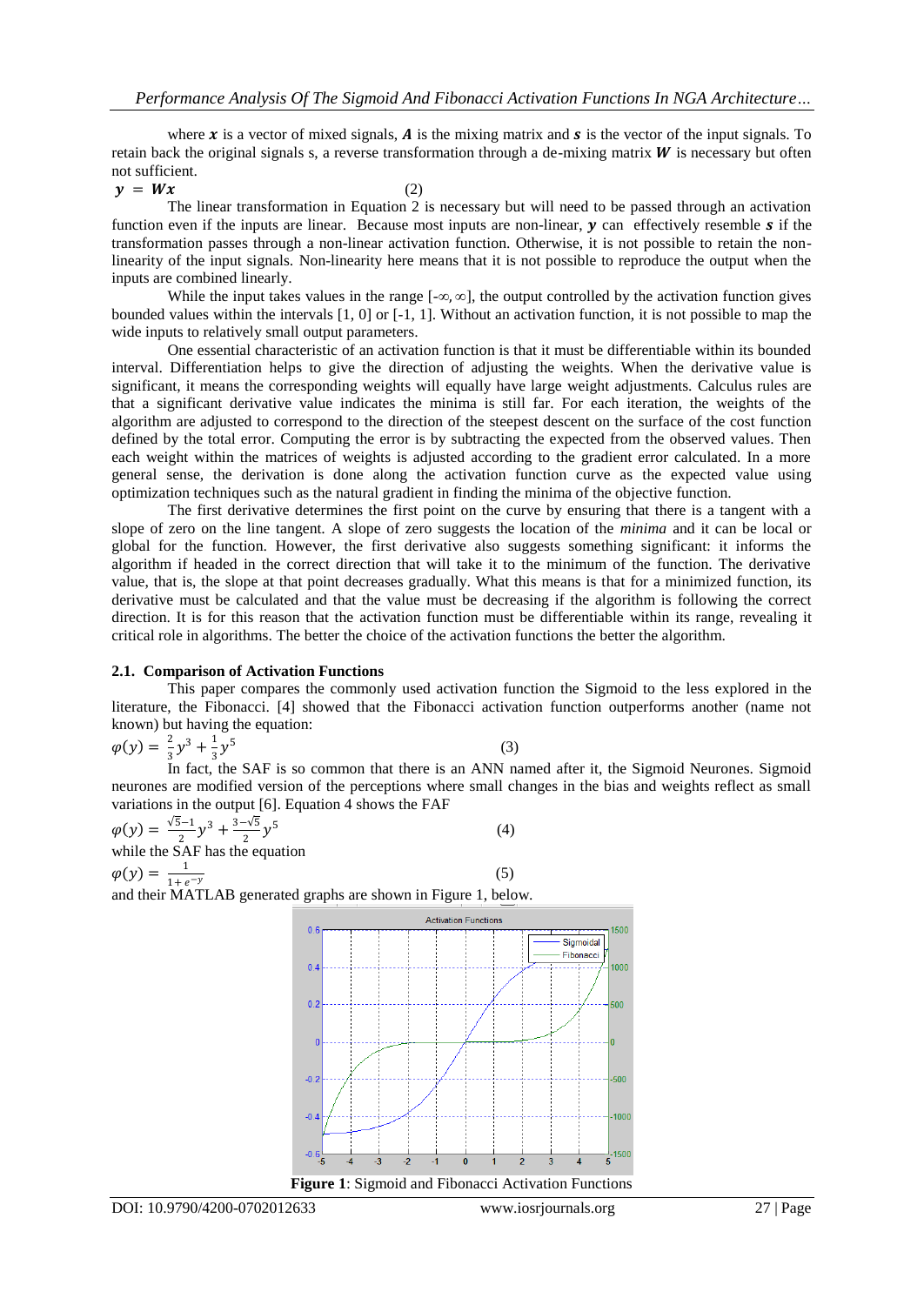An activation function is the cumulative density function (cdf) and the reason for its use is explained below. Assuming there is a random variable s, having probability density  $P_5(S)$ . The cumulative density function (cdf) is given as:



**Figure 2**: Density function (a) and its cdf (b)

The height of the function  $s$  (Figure 2 (b)) is equal to the area of the Gaussian density (Figure 2 (a)), up to the period s. Going further (Figure 2 (b)) the function (Figure 2 (a)) becomes Gaussian. Equation 7 is another form of writing the cdf of Equation 6.

$$
F(S) = \int_{-\infty}^{s} P_s(t)dt
$$
 (7)

Suppose there is a random variable  $s$  and the aim is to model the distribution of this variable. Two option exist: the first option is by specifying the density  $P_s(s)$  or the second option is to specify the cdf  $F(S)$ . Equation 7 is used to relate the two options. Most literature prefers the cdf option because of the easy in the calculation and because it is continuous over the specified space. Continuous here means it is differentiable over its range. In signal processing and other applications, the cdf is truly referred to as the activation function. It is, therefore, easy to recovery the density  $P_s(s)$  by taking the cdf and computing its derivative  $P_{s}(S) = F'$  $(S)$  (8)

There is always a step in algorithms when the random variable for  $s$  is assumed by either specifying the density  $P_0$  or the cdf. In the real sense, the assumptions involve the choice of an activation function that can model the output of the signals to be separated. The cdf or the activation function has to be some function increasing from 0 to 1 or some other specified range.

## **III. Generalized Independent Component Analysis**

Let us assume that the data comes from  $n$  original sources as speakers

$$
s \in \mathbb{R}^n
$$

(9)

where  $s_j^{(i)} = signal from speaker j at time i$ we observe

 $x^{(i)} = As^{(i)}$ 

(10)

where  $X \in \mathbb{R}^n$ . This means that there are n microphones and each of them records some linear combination of what the speaker says:

$$
x_j^{(i)} = \sum_k A_{jk} s_k^{(i)} \tag{11}
$$

 Equation 11 can be interpreted to mean the *jth* microphone is recording a linear combination of all the speakers are saying at time *i*. The goal is to find the matrix  $W = A^{-1}$  so that  $s^{(i)} = Wx^{(i)}$ (12)

It is possible to recover the original sources as a linear combination of  $Wx^{(i)}$ . The use of ICA is because  $s_j^{(i)} \sim Uniform$  [-1, 1], each of the speaker outputs uniform white noise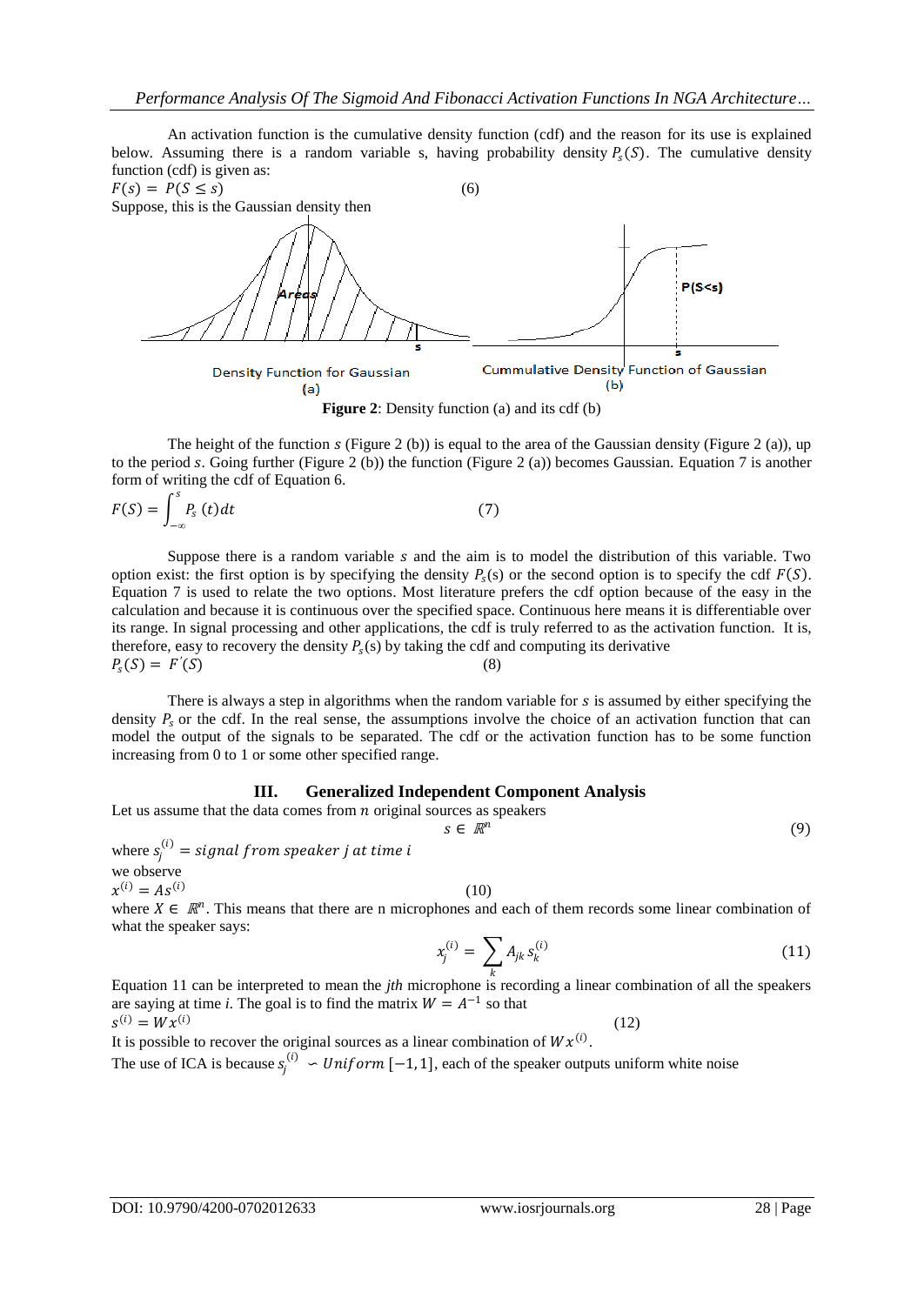

**Figure 3**: Original source signals  $s_1$  and  $s_2$ 

Figure 3 is part of the  $s_1$  and  $s_2$ , the original sources and is what the two speakers will be outputting because each of the speakers is giving out uniform [-1, 1] independent random variables. The microphone, however, records



**Figure 4**: Microphone observed signals

From Figure 4, it is easy to tell the axis of this parallelogram and it is also easy to note which linear transformation is responsible for transforming Figure 4 to Figure 3.

There are ambiguities in ICA. One of them is that it is not possible to recover the original indexing of the order. In particular, the generated data from speaker-1 and speaker-2 when running on ICA there is the possibility of ending up with the reversed order of speakers. That corresponds to taking Figure 4 and flipping it along the  $45<sup>0</sup>$  axis. The axis reflects the picture in either way and it will still be within the box. There is no way an algorithm can tell which was speaker-1 and which was speaker-2. The ordering is ambiguous. The other source of ambiguity is the sign of the sources. It is not possible to tell whether you got back positive  $s_1^{(i)}$  or whether you got back negative  $s_1^{(i)}$ . In Figure 4, what that corresponds to is depicted by taking the figure and reflecting it along the vertical axis, it will reflect along the horizontal axis and you will still get the box. So, it turns out that in this example, there is a guarantee of recovering positive  $s^i$  or negative  $s^i$ . The two are, therefore, the only ambiguities in this case – permutation of the speakers and the sign of the speakers. It turns out that the reason these are the only source of ambiguity was that  $s_j^{(i)}$  is non-Gaussian, an essential characteristic for ICA to work.



**Figure 5**: Gaussian Signals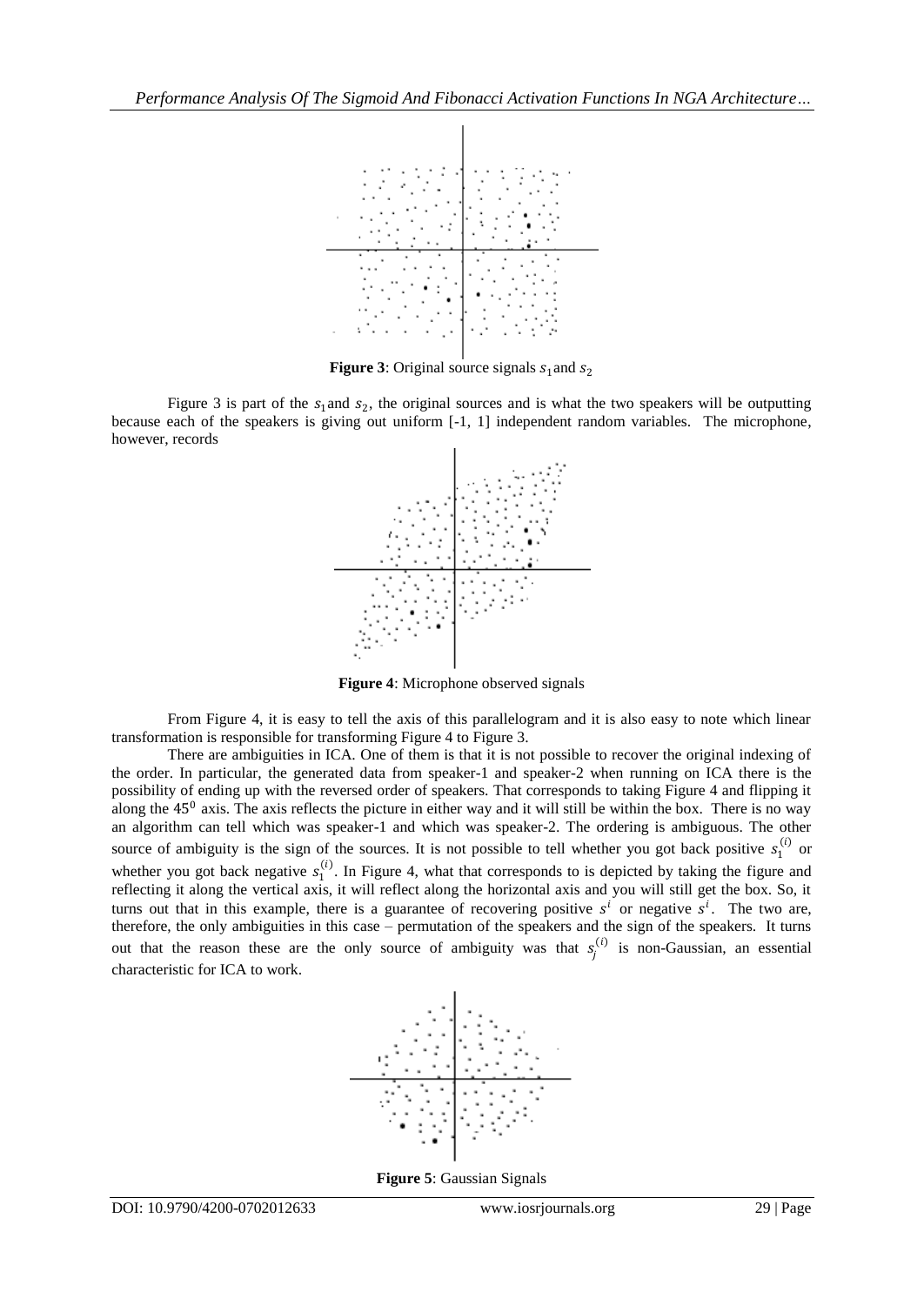Suppose the original sources were Gaussian (Figure 5), then  $s^{(i)} \sim \mathcal{N}(0, I)$  - Non-Gaussian. Gaussian is a spherically symmetric distribution. Figure 5 shows the continuous of a Gaussian distribution with identity covariance. If the data is Gaussian, then it is impossible to use ICA.

Mathematically, let  $s \in \mathbb{R}^n$  and the probability density function of  $s = P_s(s)$ . Therefore,  $X = AS =$  $W^{-1}s$  and where  $s = Wx$ . Will this information at hand, next is to find the probability density function of W, that is,  $P_{x}(X)$ . It is easy to substitute the above equations and get  $P_{\rm x}(X) = P_{\rm s}(Wx)$  (13)

Equation 13 is only possible for most functions but not for continuous density function. For continuous density function, the right formula is

 $P_{\rm x}(X) = P_{\rm s}(Wx)|w|$  (14)

where the additional  $|w|$  on Equation 14 is the determinant of the matrix w. (Shortly we will see this determinant in use in the NGA in an applied sense, given as  $\left|\frac{detW}{dx}\right|$ . As an example to illustrate this, suppose  $P_s(s) = I\{0 \le s \le 1\}$  (15)

showing that the density of s is uniform distribution over [0, 1]. Figure 6 illustrates this distribution.



If s is uniform over [0, 1], then x will be the uniform distribution over [0, 2], because  $x = 2s$ , therefore,  $A = 2$  and  $w = \frac{1}{2}$  $\frac{1}{2}$ . For *x*, the density would be



**Figure 7**: Density distribution of  $x$  over [0, 2] interval

In this case  $P_x(x) = I\{0 \le x \le 2\}$ .  $\frac{1}{2}$ . where *I* denote the indicator.

#### **IV. Natural Gradient Model Architecture**

The natural gradient algorithm (NGA) is an improvement on the shortcoming of the stochastic gradient algorithm (SGA), which demands the specifying of the initial condition. In both SGA and the modified NGA, the aim is to adjust the coefficient of the demixing matrix. Adjusting  $W(k)$  means that the joint Probability Density Function (jPDF) of the separated signal  $y(k)$  is made as close as possible to the assumed distribution  $\bar{p}_v(y)$  [7] in each iteration of the algorithm. The measure has been successfully done by Cardoso using the divergence measure of Kullback-Leibler [17].

$$
KL(p_y \parallel \bar{p}_y) = \int p_y(y) \log[\bar{p}(\frac{p_y(y)}{\bar{p}_y(y)})] dy
$$
 (16)

where  $p_v(y)$  is the actual distribution and  $\bar{p}_v(y)$  is the assumed distribution of the estimated signal vector. In an ideal situation  $p_y = \bar{p}_y$  giving a KL of zero. In fact, Equation 16 can correctly be referred to as the objective function [5].

The tricky part is in choosing  $\bar{p}_v(y)$ , which makes Equation (16) unreliable in many applications. A cost function that is instantaneous and which has the same expected value as that of the  $KL(p_v \parallel \bar{p}_v)$  is given by

$$
\check{J}(W) = -\log\left(\prod_{i=1}^{m} p_s(y_i(k)) |\det W| \right) \tag{17}
$$

where  $detW$  indicates the determinant  $W$ . The cost function (Equation 17) can be computed further to yield the stochastic gradient descent given as

$$
W(k+1) = W(k) + \mu(k)[W^{-T}(k) - \varphi(y(k)x^{T}(k))]
$$
\n(18)

here  $\varphi(y) = [\varphi(y_1), ..., \varphi(y_m)]^T$ ,  $\varphi(y) = -\delta log p_s(y/dy)$ , is the cdf or algorithmically the activation function.  $\mu(k)$  is the step size used by the algorithm to move from one iteration to the next. According to [7], Equation (18) is able to perform Blind Signal Processing (BSS) for any simple choice of  $\varphi(y)$ . The Stochastic gradient descent of Equation (18) is limited regarding application because of its slow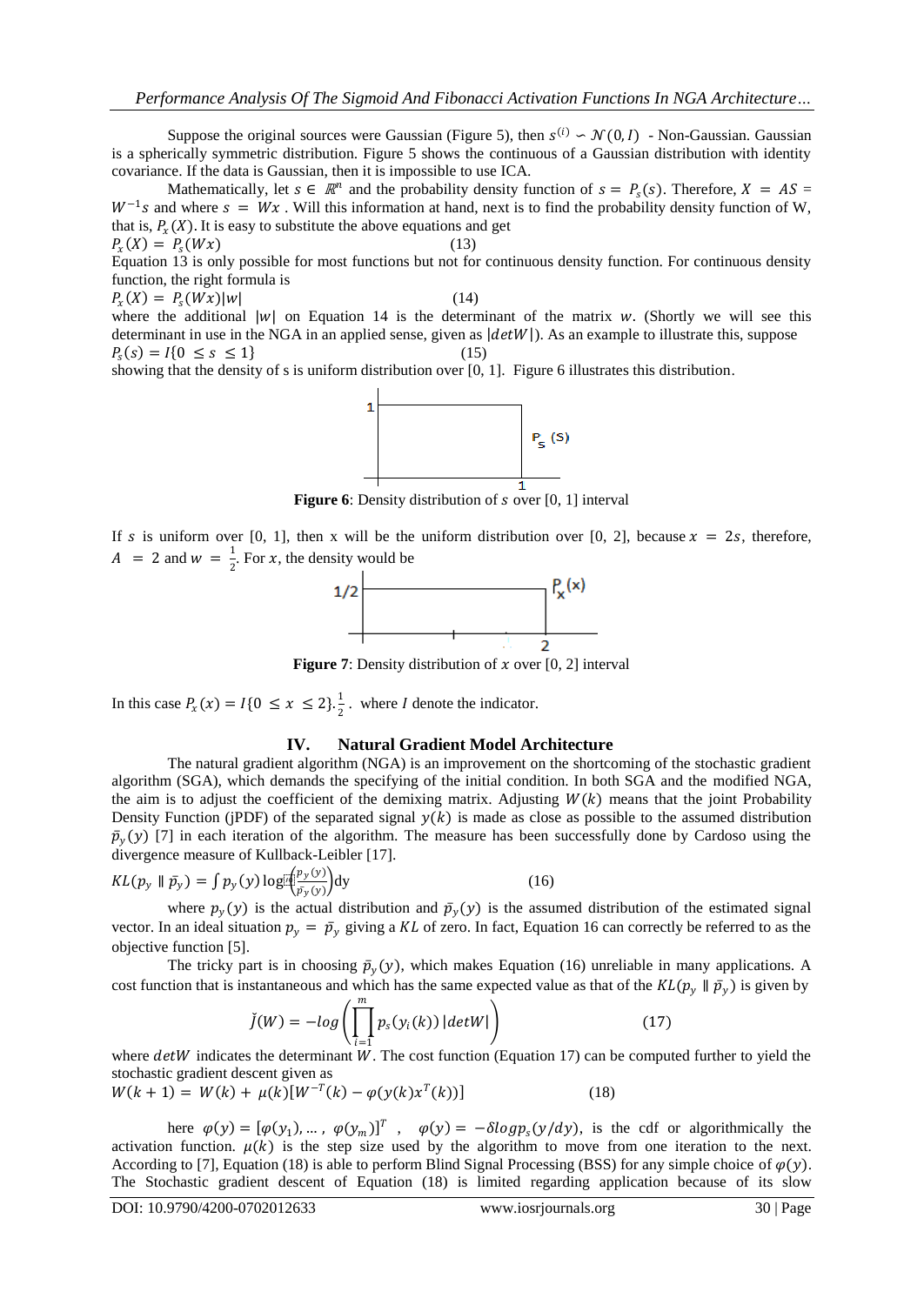convergence. A modification to the stochastic gradient descent to remove the mixing matrix  $A$ 's ill-condition is the natural gradient algorithm by Amari [18] or the relative gradient by Gardoso [17]. In NGA, the initial condition is not put into consideration because the algorithm aims at the overall system matrix  $C(k)$ . The full derivation of the NGA is found in [7] with its final equation given as:  $C(k + 1) = C(k) + \mu(k)[I - \varphi(C(k)s(k))s^{T}(k)C^{T}(k)]C(k)$  (19)

From Equation 19 it is evident that the mixing matrix  $A$  does not play any role in the separation process as it only used in the initial condition  $C(0) = W(0)A$ . Therefore even if the mixing matrix is poorly chosen, it will not affect the quality of separated signal. The NGA works even better if the inputs  $s(k)$  adhere to the ICA's independence requirement. Despite the modifications, both SGA and NGA require a good choice of the activation function  $\varphi$ (.) as shown in Equation 19.

**V.** Experiment  
\nFour sub-Gaussian signals were used as inputs to the algorithm  
\n
$$
s_1(t) = sawt \text{ to } 2(t)
$$
  
\n $s_2(t) = square(t)$   
\n $s_3(t) = sin(\frac{\pi}{2}t)$   
\n $s_4(t) = cos(\frac{\pi}{2})$  (20)

The four inputs have a duration of 100 seconds with a sample time of 0.01. The MATLAB waveforms of these signals is shown below.



**Figure 8:** From top to bottom – sawthooth, square, sine and cosine signals

The inputs are then mixed together using a 4-by-4 mixing matrix generated randomly in the range [-1,+1]. The output of this mixture is shown below



**Figure 9**: Mixed input signals

The NGA algorithm is now applied to the mixture of Figure 9 with the Fibonacci and later Sigmoid activation function in turns. The learning rate is set at  $\mu = 0.001$  while the initial demixing matrix is set at  $W_0 = 0.1I$ .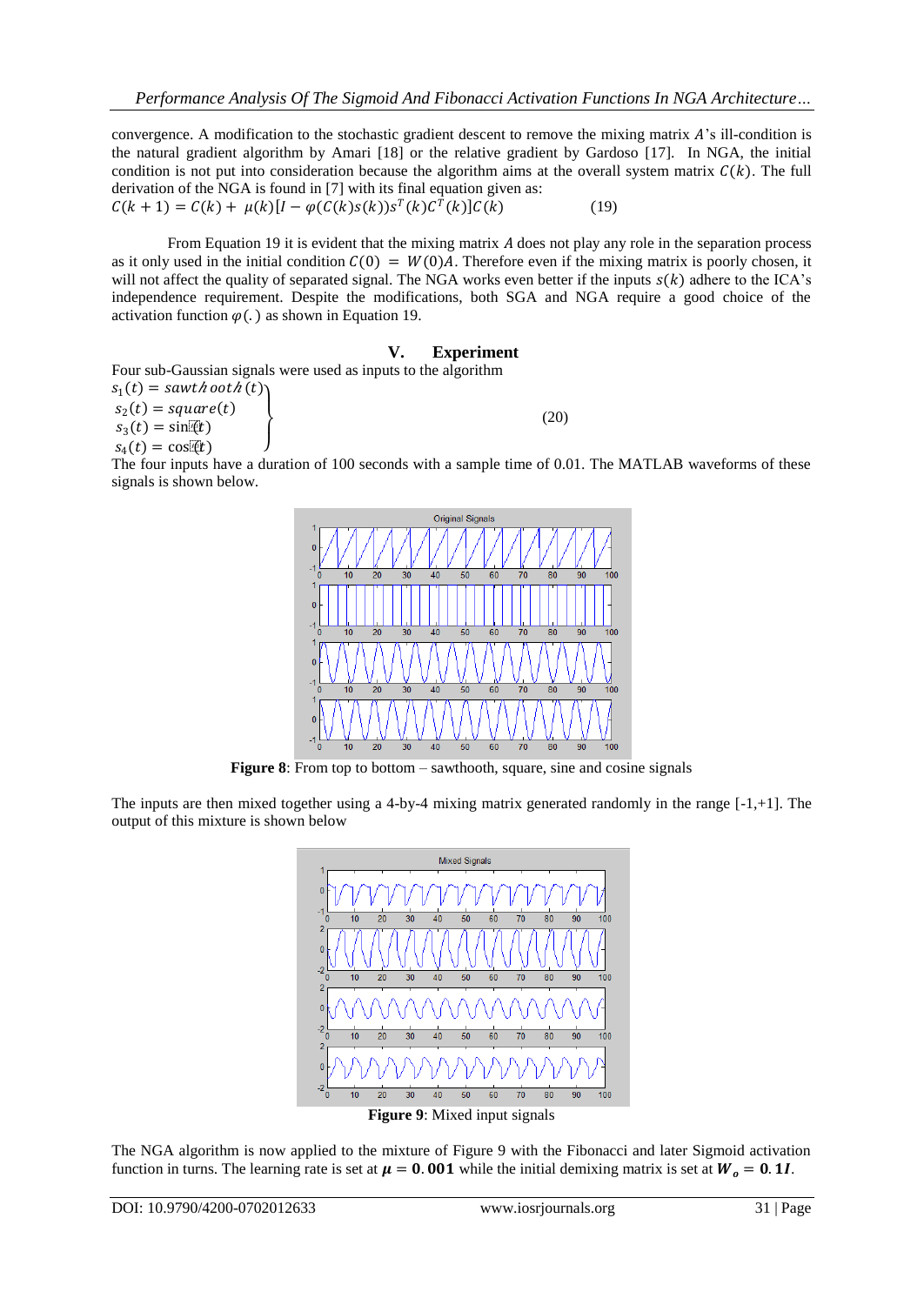

It is evident from the two outputs of Figures 10 and 11 that the FAF realizes much better results than the SAF. Further tests on the convergence and stability of the algorithm using FAF and SAF were done with results shown in Figure 12.



**Figure 12**: Convergence rate of FAF and SAF

At 10000 iterations it is clear that the algorithm converges much faster when FAF is employed than SAS. It also indicates that the stability of the algorithm is much higher when FAF is used as opposed to SAF and shown by the few elements required to reach convergence. Finally, a test on dynamic error was also done.